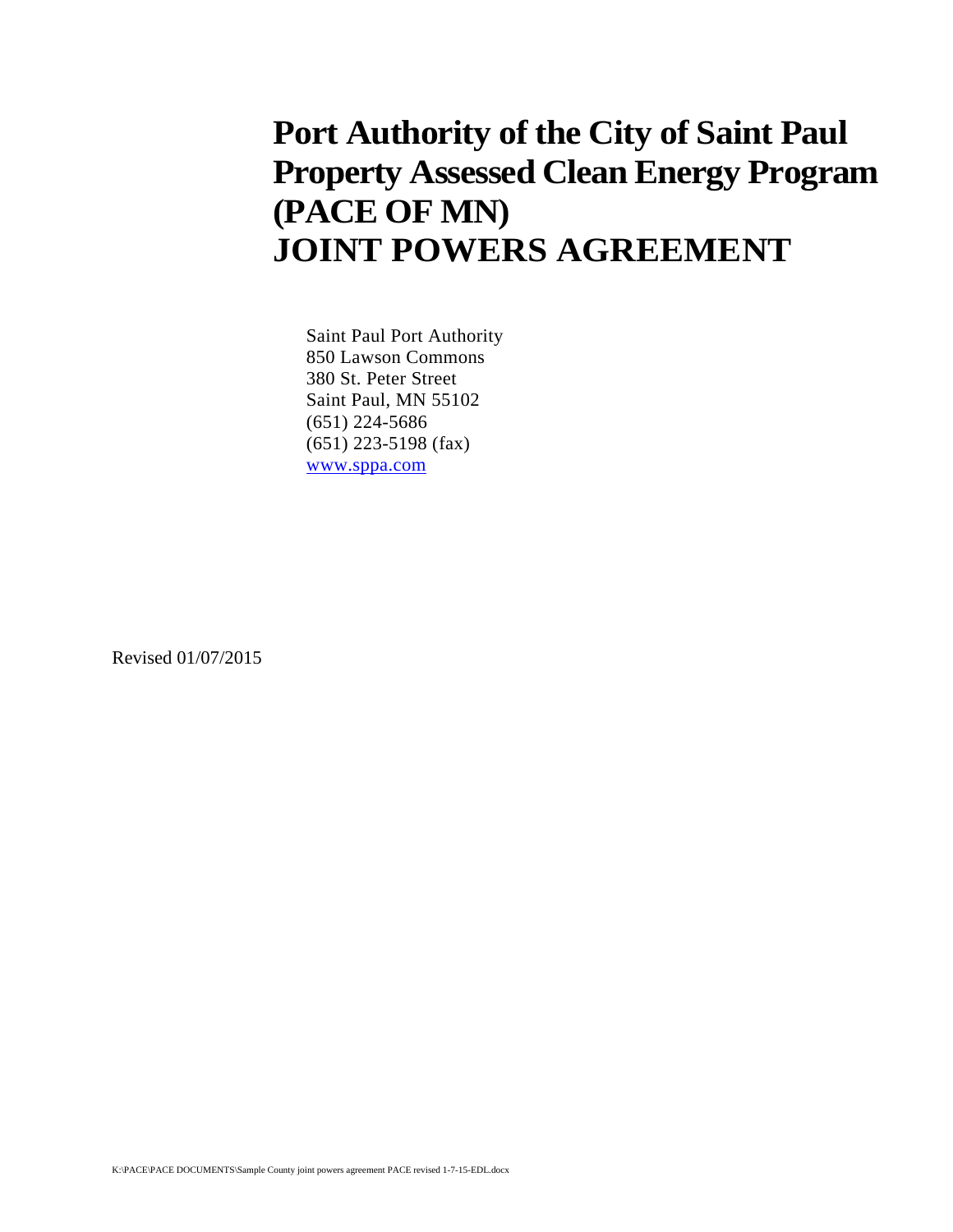## **JOINT POWERS AGREEMENT<sup>1</sup>**

This Agreement, made and entered into as of the \_\_\_\_\_\_ day of \_\_\_\_\_\_\_\_\_\_\_\_\_\_\_, 20\_\_, by and between the Port Authority of the City of Saint Paul (the "Port Authority"), a body corporate and politic, and the County of \_\_\_\_\_\_\_\_\_, Minnesota, a political subdivision under the laws of Minnesota (the "County"), provides as follows:

 WHEREAS, the Port Authority has been engaged in governmental programs for providing financing in the County of \_\_\_\_\_\_\_\_\_\_\_\_ and in other areas of the State of Minnesota (the "State") by making loans evidenced by various financing leases and loan agreements, and in the process of operating these programs the Port Authority has developed a high degree of financial expertise and strength; and

 WHEREAS, Minnesota Statutes, Sections 216C.435 and 216C.436 and Chapter 429 and 471.59 (collectively the "Act") authorize the County to provide for the financing of the acquisition and construction or installation of energy efficiency and conservation improvements (the "Cost Effective Energy Improvements" as defined in the Act or "Improvements") on Qualifying Real Properties" as defined in the Act (the "Properties" or "Property") located within the boundaries of the County through the use of special assessments; and

 WHEREAS, the Act authorizes the County to designate a local government unit other than the County to implement the program under the Act on behalf of the County; and

 WHEREAS, the County has one or more projects within the boundaries of the County that have Improvements in need of financing, and has adopted its Resolution No.  $\qquad \qquad$  (a copy of which is attached hereto as Exhibit A) to designate the Port Authority to implement and administer a program on behalf of the County to finance such Improvements; and

WHEREAS, the Port Authority has created a program under the Act known as the Property Assessed Clean Energy Program ("PACE OF MN") for purposes of implementing and administering the activities described in the Act, and the Port Authority is willing to implement and administer that program on behalf of the County as requested herein; and

WHEREAS, the County has expressed a desire to make energy improvement financing programs of the kind managed by the Port Authority available for improvements of eligible properties within its boundaries, including but not limited to the Energy Savings Partnership, Trillion BTU and PACE OF MN, and a joint powers agreement is required between the County and the Port Authority for PACE OF MN; and

 WHEREAS, the Improvements will serve citizens of the City of Saint Paul and the County, as well as Ramsey and \_\_\_\_\_\_\_\_\_\_\_\_ Counties and the State of Minnesota.

K:\PACE\PACE DOCUMENTS\Sample County joint powers agreement PACE revised 1-7-15-EDL.docx

 1 Revise as needed to reflect Host Jurisdiction.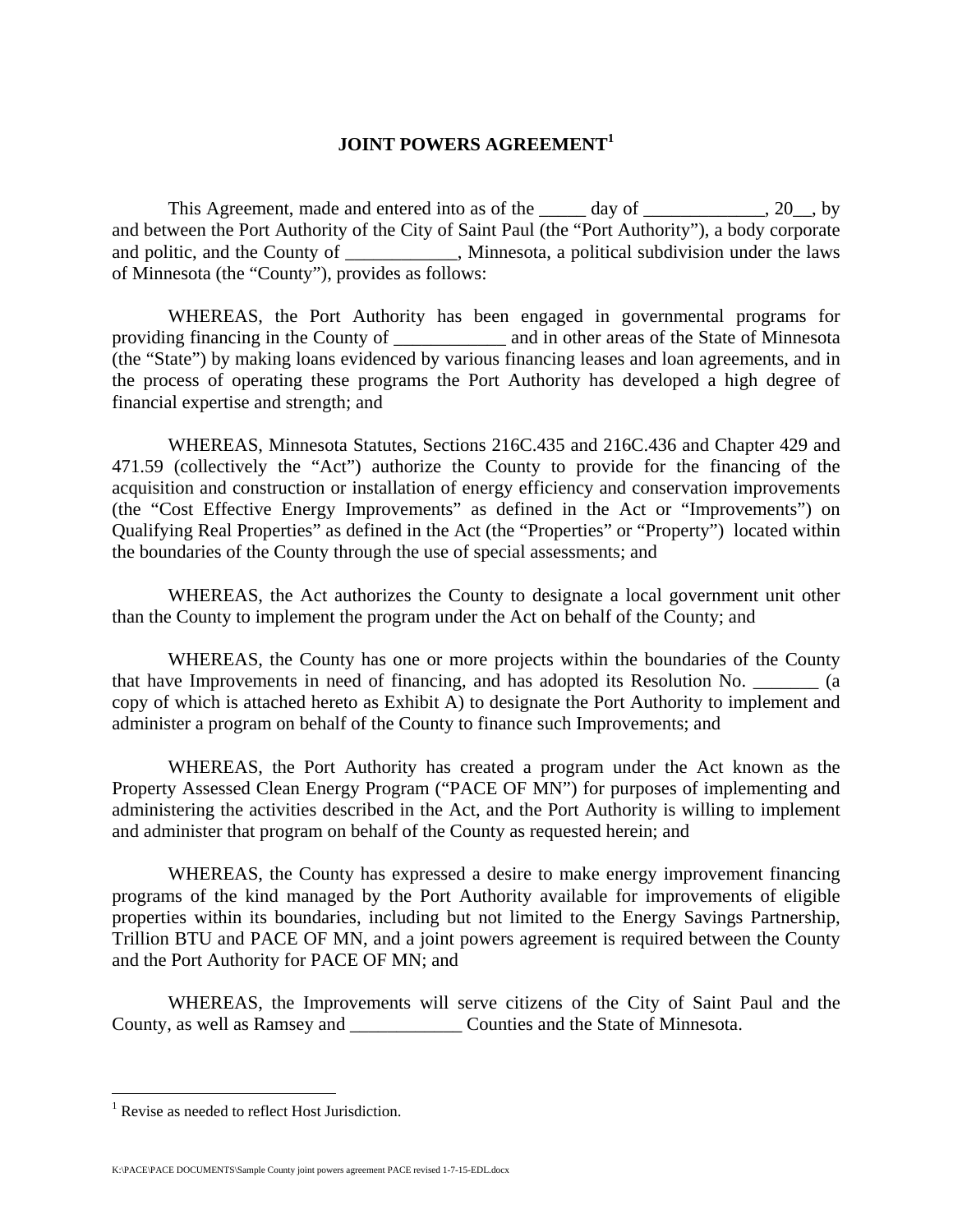NOW THEREFORE, in consideration of the mutual covenants herein made, the parties to this Agreement hereby agree as follows:

 1. The Port Authority will exercise the powers of the Act on behalf of the County by utilizing to provide financing for Improvements located within the boundaries of the County. Except as otherwise provided in this Joint Powers Agreement, the Port Authority shall be solely responsible for the implementation and administration of PACE OF MN and the financing of the Improvements.

 2. In connection with its implementation and administration of PACE OF MN, and its financing of the Improvements located within the boundaries of the County, it is anticipated that the Port Authority will enter into various agreements with persons wishing to obtain financing for Improvements located within the boundaries of the County as well as with sources of financing for such Improvements (collectively the "Program Documents").

 3. The Port Authority may and is permitted to charge fees for its implementation and administration of PACE OF MN, which fee will be described in, and payable under, the Program Documents.

 4. The Port Authority will have the sole duty and responsibility to comply with or enforce covenants and agreements contained in the Program Documents. This power specifically includes the responsibility for monitoring and enforcing compliance with the provisions of the Program Documents.

 5. Either the Port Authority or a lending institution (the "Lender") will use its own financial resources to finance the Improvements (the "Loan"), or a taxable special assessment revenue bond(s) (the "Bond(s)") issued by the Port Authority in favor of the Lender will be used to finance the Improvements. Regardless of the financing mechanism, the Lender will advance funds under the Program Documents to be paid from levied special assessments.

 6. The Loan(s) or Bond(s) must be a special/limited obligation of the Port Authority, payable solely from special assessments levied by the County as provided herein. The Loan(s) or Bond(s) and interest thereon must neither constitute nor give rise to a general indebtedness or pecuniary liability, or a general or moral obligation, or a pledge or loan of credit of the Port Authority, the County, the City of Saint Paul or the State of Minnesota, within the meaning of any constitutional or statutory provision. To that end, the Port Authority hereby agrees to indemnify and hold harmless the County from and against any claims or losses arising out of the failure of the Port Authority to provide for the payment of principal of, and the interest or any premium on the Loan(s) or Bond(s), from special assessment payments actually paid to the Port Authority by the County. This indemnity must not, however, be construed to relate to any claims or losses which might arise by virtue of the exercise, by the County, of its governmental powers in connection with the Project, or by virtue of the failure of the County to levy and collect special assessments with respect to the Improvements or promptly remit such special assessment payments to the Port Authority as provided in the Program Documents.

 7. As and for its contribution to the financing of the Improvements, and as provided in the Act, the County must impose and collect special assessments necessary to pay debt service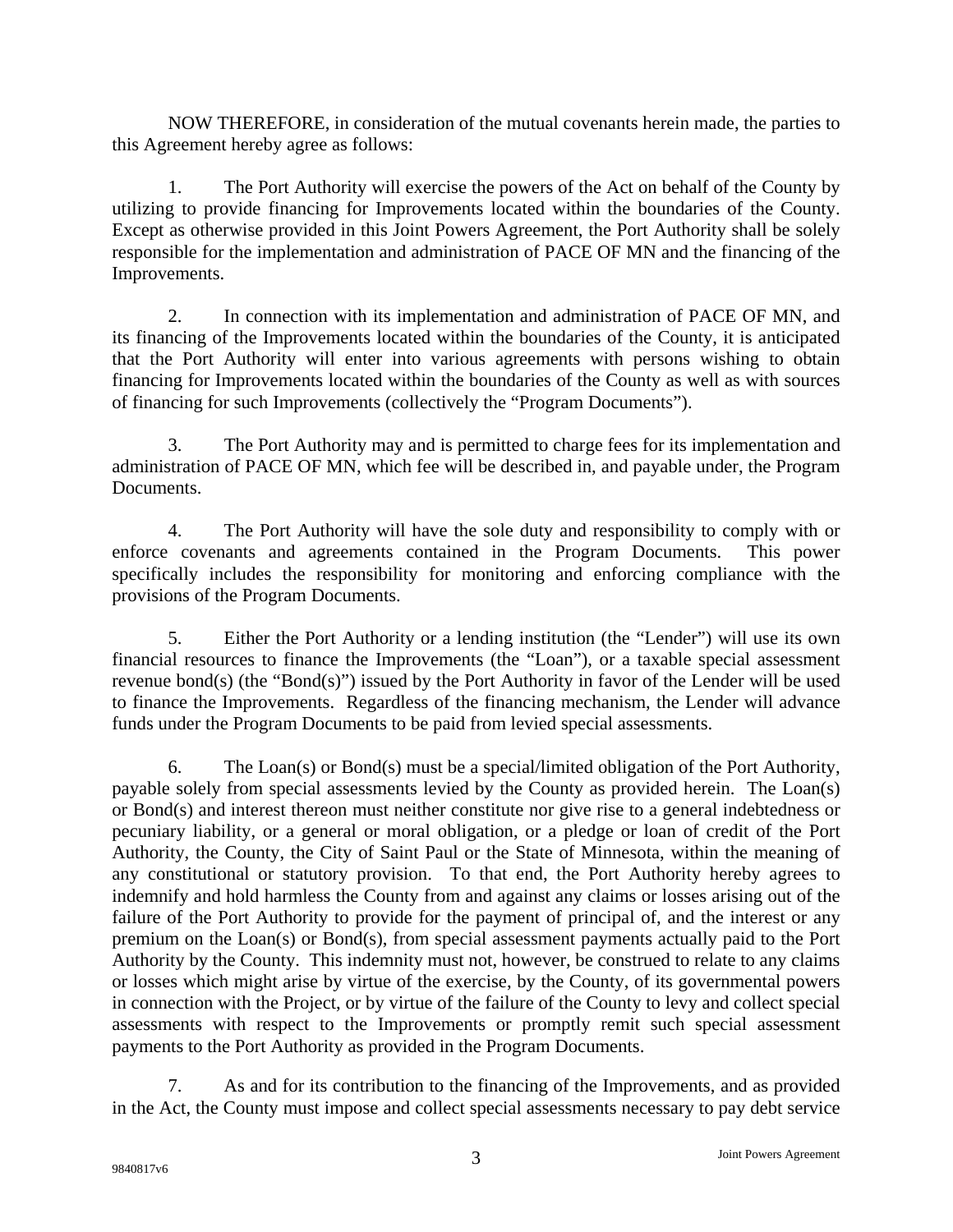on that portion of the Loan(s) or Bond(s) attributable to the Improvements located within the boundaries of the County. Evidence that the County has imposed such special assessments is a precondition to the Port Authority's obligation to provide financing to any Improvements located within the boundaries of the County in accordance with the following process:

 A. The Port shall provide to County an application from an Applicant under the Program which includes the following documentation:

 1) A copy of the Application containing the legal name of the Applicant, its legal status, its legal address, a description of the Project, the cost of the Improvements, the total amount to be assessed against the Property and the address, legal description and tax identification code for the Property upon which the Improvements are to be constructed or installed.

 2) A statement from the Port that the proposed Project as described in the Application qualifies under the requirements of the Act and the Port Authority.

 3) A fully-executed copy of the Applicant's Petition and Assessment Agreement suitable for evidencing, and recording if necessary, Applicant's agreement to be assessed for the amount of the Improvements.

 B. Upon receipt of the documentation described in Subparagraph A above, County agrees that it will levy an assessment against the Property for the amount to be assessed as set forth in Section 7.A. above.

 C. Evidence that the County has imposed such special assessments is a precondition to the Port Authority's obligation to provide financing to any Improvements located within the boundaries of the County.

 D. In the event that, after the County levies an assessment against the Property for the costs of the Improvements and related costs as provided for in Subparagraph B above, the Port does not fund the cost of the Improvements as contemplated by this Agreement, the Port shall promptly notify County that it has not and will not fund the costs of the Improvements under the Program and County shall thereafter inform the County Auditor to remove the subject assessment from the Property.

 8. Once the County has imposed special assessments to finance Improvements located within the boundaries of the County, the County transfer all collections of the assessments received by it upon receipt to the Port Authority for application to the payment of the applicable Loan(s) or Bond(s). The County will take all actions permitted by law for the recovery of the assessments, including without limitation, reinstating the outstanding balance of assessments when the land returns to private ownership, in accordance with Minn. Stat. Section 429.071, Subd. 4. The County acknowledges that the Lender is a third-party beneficiary of the County's covenants herein with respect to the imposition and transfer of special assessments described herein.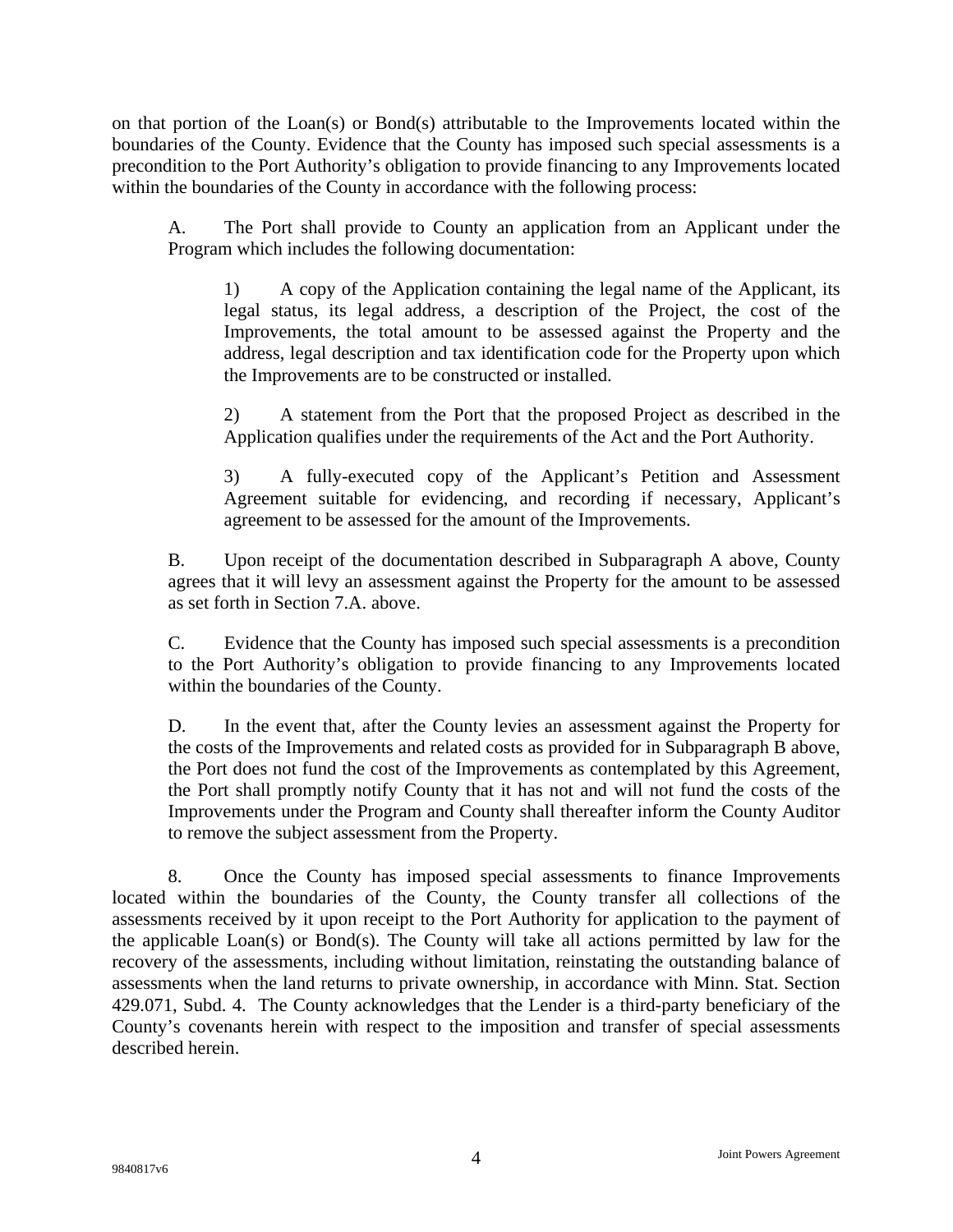9. Unless otherwise provided by concurrent action of the Port Authority and the County, this Agreement will terminate upon a 30-day's advanced written notice to the other Joint Powers Agreement partner or upon the retirement or defeasance of all Loan(s) or Bond(s), whichever is later; and notwithstanding any other provisions, this Agreement may not be terminated in advance of such retirement or defeasance.

 10. This Agreement may be amended by the Port Authority and the County, at any time, by an instrument executed by both of them. The Port Authority or the County may not amend this Agreement, however, if the effect of the amendment would impair the rights of the holder of the Loan(s) or Bond(s), unless the holder has consented to the amendment.

 11. This Agreement may be executed in any number of counterparts, each of which when taken together will constitute a single agreement.

[Remainder of page intentionally left blank]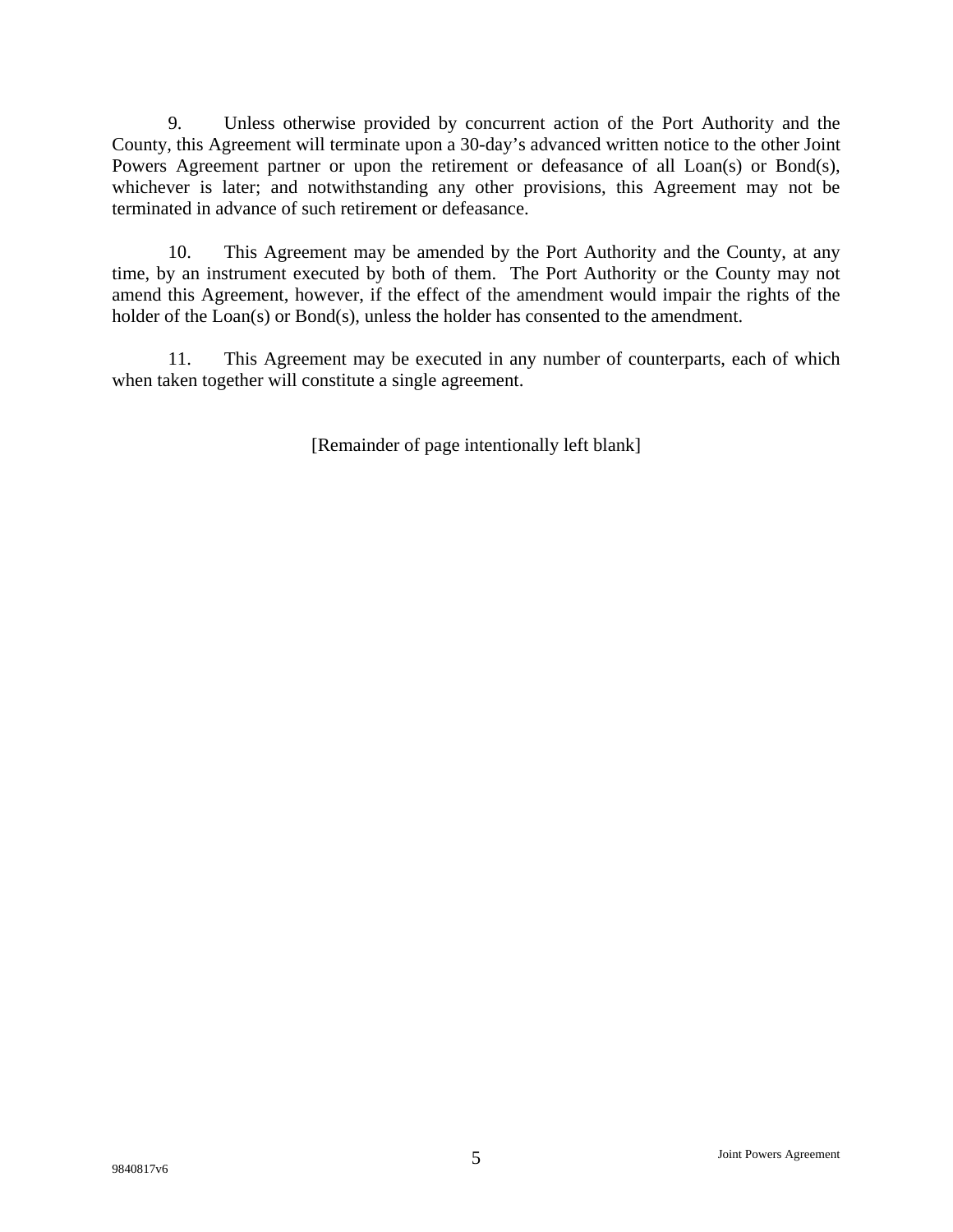IN WITNESS WHEREOF, the Port Authority and the County have caused this Agreement to be executed on their behalf, by their duly authorized officers, as of the day and year first above written.

> PORT AUTHORITY OF THE CITY OF SAINT PAUL

| Its: President                                                                       |
|--------------------------------------------------------------------------------------|
| By: $\qquad \qquad$<br>Its: Chief Financial Officer                                  |
|                                                                                      |
| Its: $\qquad \qquad$                                                                 |
| By: $\qquad \qquad$<br>Its:<br><u> 1989 - Johann Stein, fransk politik (d. 1989)</u> |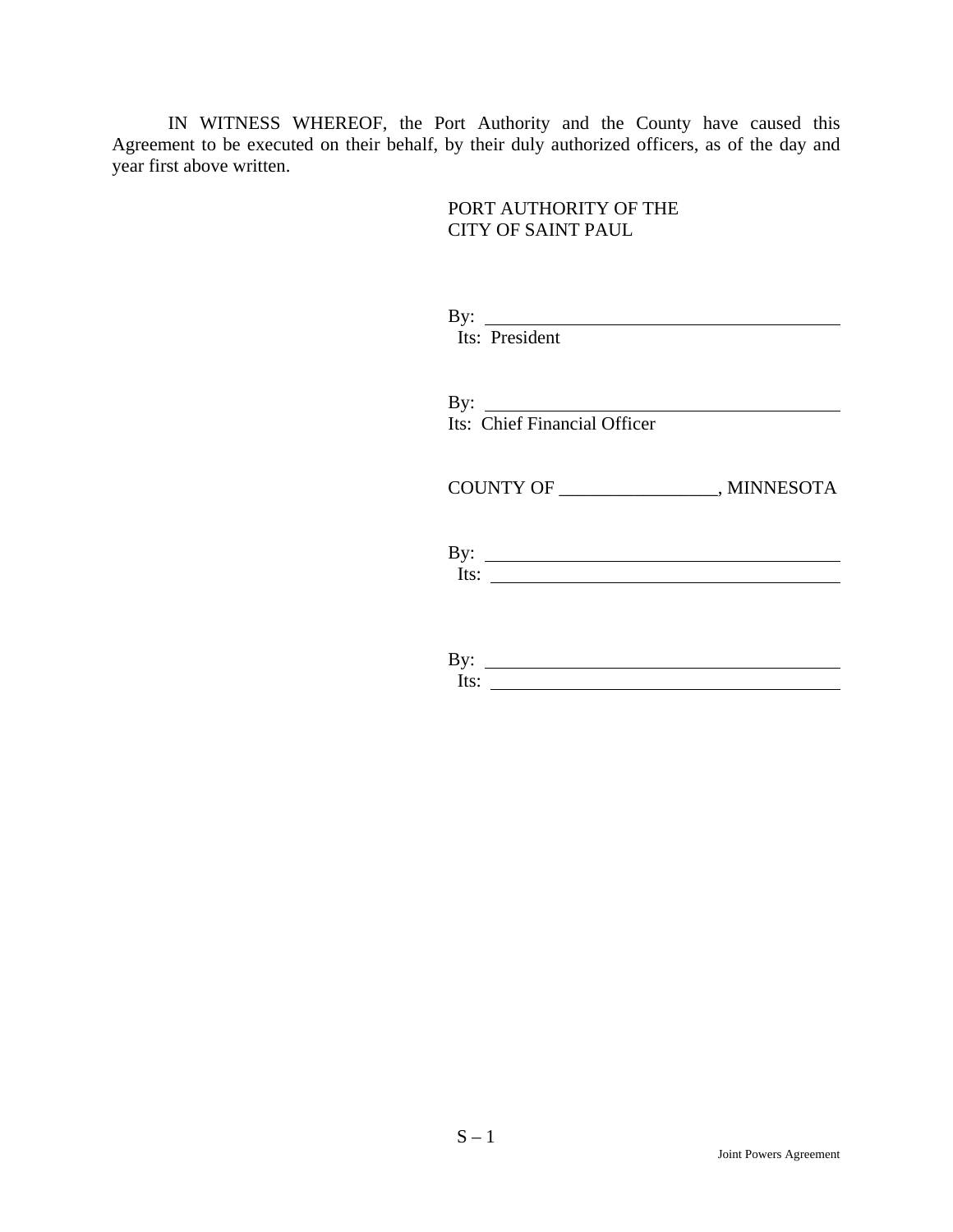## EXHIBIT A

Extract of Minutes of Meeting of the Board of Commissioners of the County of \_\_\_\_\_\_\_\_\_\_\_\_\_\_\_, Minnesota

Pursuant to due call and notice thereof, a regular meeting of the Board of Commissioners

of the County of \_\_\_\_\_\_\_\_\_\_\_\_\_\_\_ (the "County"), was duly held at the \_\_\_\_\_\_\_\_\_\_\_\_\_\_\_\_\_

County Government Center in the County, on \_\_\_\_\_\_\_\_, \_\_\_\_\_\_, 20\_\_\_\_, at

 $P.M.$ 

The following members were present:

and the following were absent:

\* \* \* \* \* \* \* \* \*

The Chair announced that the next order of business was consideration of the designation

of the Port Authority of the City of Saint Paul to implement and administer a program under

Minnesota Statutes, Sections 216C.435 and 216C.436 and Chapter 429 and 471.59 on behalf of

the County.

Member \_\_\_\_\_\_\_\_\_\_\_\_\_\_\_\_\_\_\_\_ introduced the following resolution and moved its

adoption, the reading of which had been dispensed with by unanimous consent:

RESOLUTION NO. \_\_\_\_\_\_\_

RESOLUTION DESIGNATING THE PORT AUTHORITY TO IMPLEMENT AND ADMINISTER A PROJECT ASSESSED CLEAN ENERGY IMPROVEMENT FINANCING ON BEHALF OF THE COUNTY, AND PROVIDING FOR THE IMPOSITION OF SPECIAL ASSESSMENTS AS NEEDED IN CONNECTION WITH THAT PROGRAM

**BE IT RESOLVED** by the Board of Commissioners of the County of \_\_\_\_\_\_\_\_\_\_\_\_\_\_\_\_\_\_ (the "County"), as follows: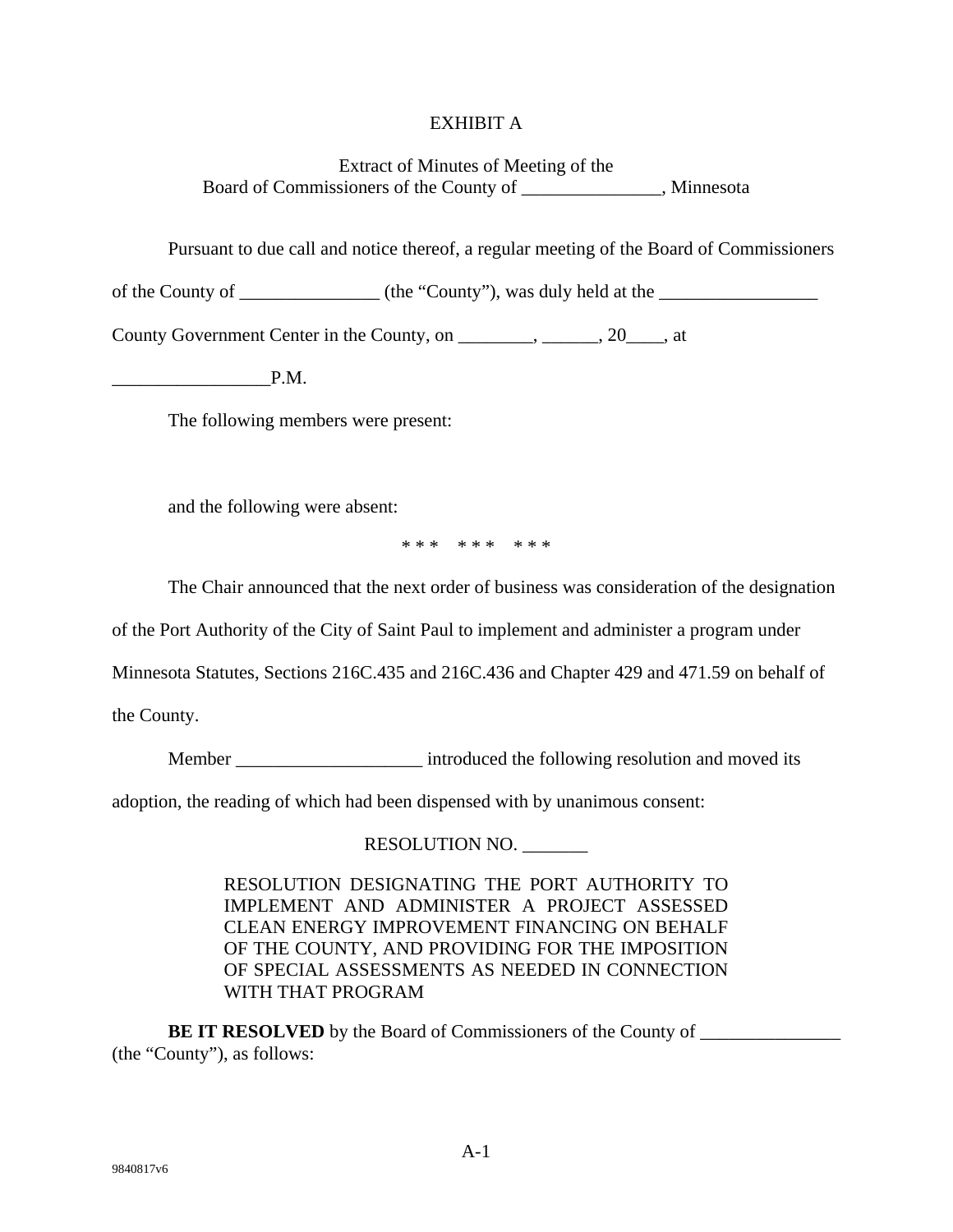1. The Port Authority of the City of Saint Paul (the "**Port Authority**") has established the Property Assessed Clean Energy Program ("**PACE OF MN**") to finance the acquisition and construction or installation of energy efficiency and conservation improvements (the "**Improvements**"), on properties located throughout the State of Minnesota through the use of special assessments pursuant to Minnesota Statutes Sections 216C.435 and 216C.436 and Chapter 429 and 471.59 (the "Act").

2. The County has received and approved one or more applications and petitions for Special Assessments from owners of property located in the County desiring to participate in and receive financing pursuant to the Act.

3. In order to finance the Improvements, the County hereby determines that it is beneficial to participate in PACE OF MN, and to designate the Port Authority as the implementor and administrator of that program on behalf of the County for purposes of financing Improvements located within the County.

4. The County understands that the Port Authority may obtain funding from designated lending institutions or may issue its PACE OF MN special assessment revenue bond(s) to finance the Improvements, and that the sole security for the loan(s) or bond(s) will be special assessments imposed by the other cities participating in PACE OF MN.

5. To facilitate and encourage the financing of Improvements located within the County, the County covenants to levy assessments for said Improvements on the property so benefitted, in accordance with the Application and Petition for Special Assessments received from the owner(s) of the Property and approved by the Port Authority. The interest rate on the Special Assessments shall be the interest rate on the Loan(s) or Bond(s), and may include additional interest.

6. After imposition of the special assessments, the County shall collect such assessments and remit them to the Port Authority for use in the repayment of the Loan(s) or Bond(s). The County will take all actions permitted by law to recover the assessments, including without limitation, reinstating the outstanding balance of assessments when the land returns to private ownership, in accordance with Minn. Stat. Section 429.071, Subd. 4.

 7. The County Manager or Assistant County Manager are authorized to execute on behalf of the County, any documents, certificates or agreements necessary to implement the program authorized by this resolution.

The motion for the adoption of the foregoing resolution was duly seconded by Member

\_\_\_\_\_\_\_\_\_\_\_\_\_\_ upon vote being taken thereon the following voted in favor thereof:

and the following voted against the same:

whereupon said resolution was declared duly passed and adopted.